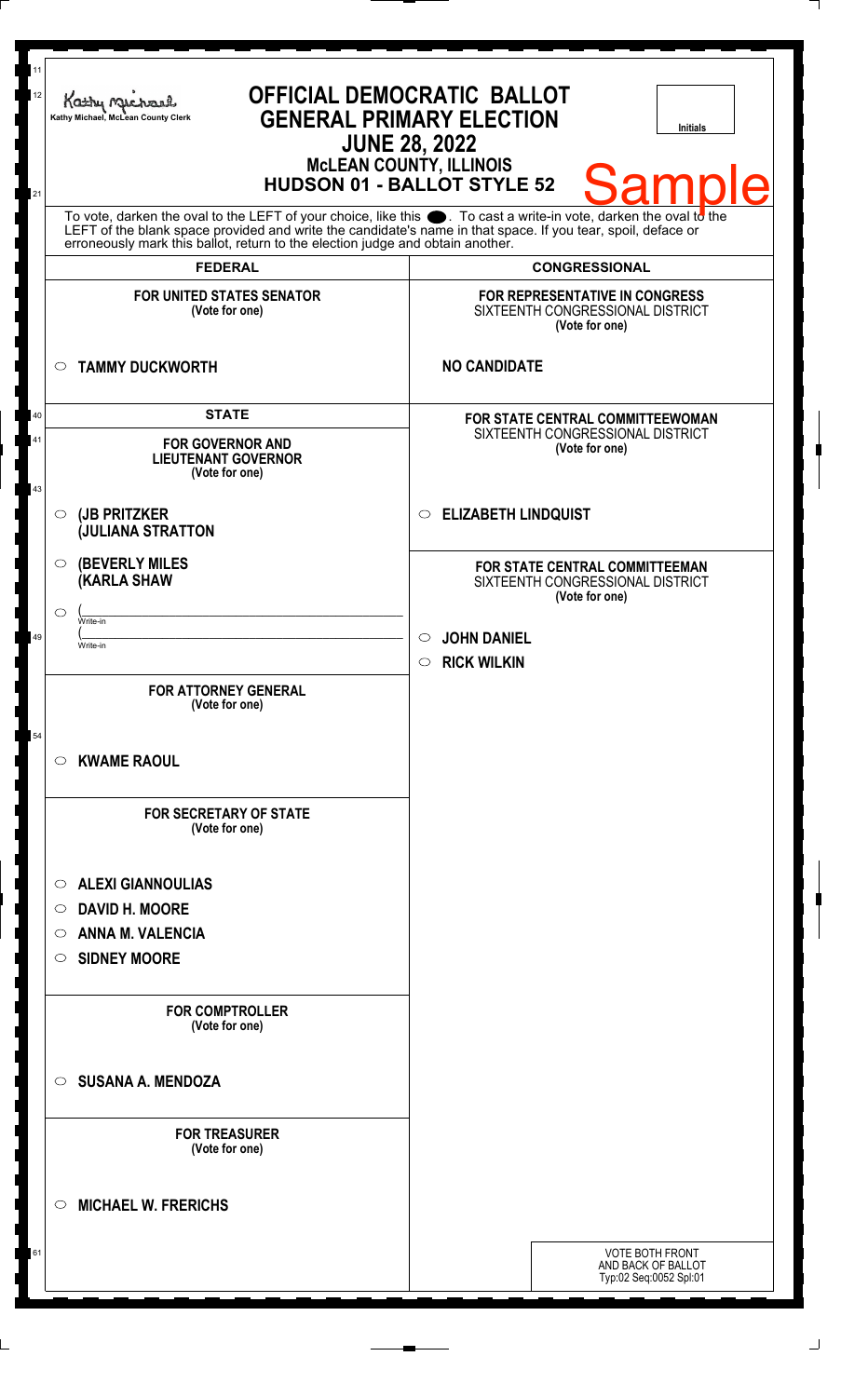|                                                                                                                            | <b>OFFICIAL DEMOCRATIC BALLOT - GENERAL PRIMARY ELECTION - JUNE 28, 2022</b>                                                        |
|----------------------------------------------------------------------------------------------------------------------------|-------------------------------------------------------------------------------------------------------------------------------------|
| <b>LEGISLATIVE</b>                                                                                                         | <b>JUDICIAL</b>                                                                                                                     |
| <b>FOR STATE SENATOR</b><br>FIFTY-THIRD LEGISLATIVE DISTRICT<br>(Vote for one)                                             | FOR JUDGE OF THE CIRCUIT COURT<br>ELEVENTH JUDICIAL CIRCUIT<br>(To fill the vacancy of the Hon. Scott Drazewski)<br>(Vote for one)  |
| <b>NO CANDIDATE</b>                                                                                                        | <b>NO CANDIDATE</b>                                                                                                                 |
| <b>REPRESENTATIVE</b>                                                                                                      |                                                                                                                                     |
| <b>FOR REPRESENTATIVE</b><br>IN THE GENERAL ASSEMBLY<br>ONE HUNDRED AND FIFTH<br>REPRESENTATIVE DISTRICT<br>(Vote for one) | FOR JUDGE OF THE CIRCUIT COURT<br>ELEVENTH JUDICIAL CIRCUIT<br>(To fill the vacancy of the Hon. Paul G. Lawrence)<br>(Vote for one) |
| <b>NO CANDIDATE</b>                                                                                                        | <b>NO CANDIDATE</b>                                                                                                                 |
| <b>COUNTY</b>                                                                                                              | <b>PRECINCT</b>                                                                                                                     |
| <b>FOR COUNTY CLERK</b><br>(Vote for one)                                                                                  | FOR PRECINCT COMMITTEEPERSON<br>HUDSON 01<br>(Vote for one)                                                                         |
| <b>LAURA McBURNEY</b><br>$\circ$                                                                                           | <b>NO CANDIDATE</b>                                                                                                                 |
| <b>FOR COUNTY TREASURER</b><br>(Vote for one)                                                                              |                                                                                                                                     |
| <b>NO CANDIDATE</b>                                                                                                        |                                                                                                                                     |
| <b>FOR COUNTY SHERIFF</b><br>(Vote for one)                                                                                |                                                                                                                                     |
| <b>NO CANDIDATE</b>                                                                                                        |                                                                                                                                     |
| <b>REGIONAL OFFICE</b><br>OF EDUCATION                                                                                     |                                                                                                                                     |
| FOR REGIONAL SUPERINTENDENT OF SCHOOLS<br>(DeWITT, LIVINGSTON, LOGAN AND McLEAN COUNTIES)<br>(Vote for one)                |                                                                                                                                     |
| <b>NO CANDIDATE</b>                                                                                                        |                                                                                                                                     |
| <b>COUNTY BOARD</b>                                                                                                        |                                                                                                                                     |
| <b>FOR COUNTY BOARD MEMBER</b><br><b>COUNTY BOARD DISTRICT 1</b><br>(Vote for not more than two)                           |                                                                                                                                     |
| <b>JANIS B. HOLLINS</b><br>$\circ$                                                                                         |                                                                                                                                     |
| <b>MARCIA S. BEAMAN</b><br>$\circ$                                                                                         |                                                                                                                                     |
|                                                                                                                            |                                                                                                                                     |
|                                                                                                                            |                                                                                                                                     |
|                                                                                                                            | YOU HAVE NOW<br><b>COMPLETED VOTING</b>                                                                                             |
|                                                                                                                            | VOTE BOTH FRONT<br>AND BACK OF BALLOT<br>Typ:02 Seq:0052 Spl:01                                                                     |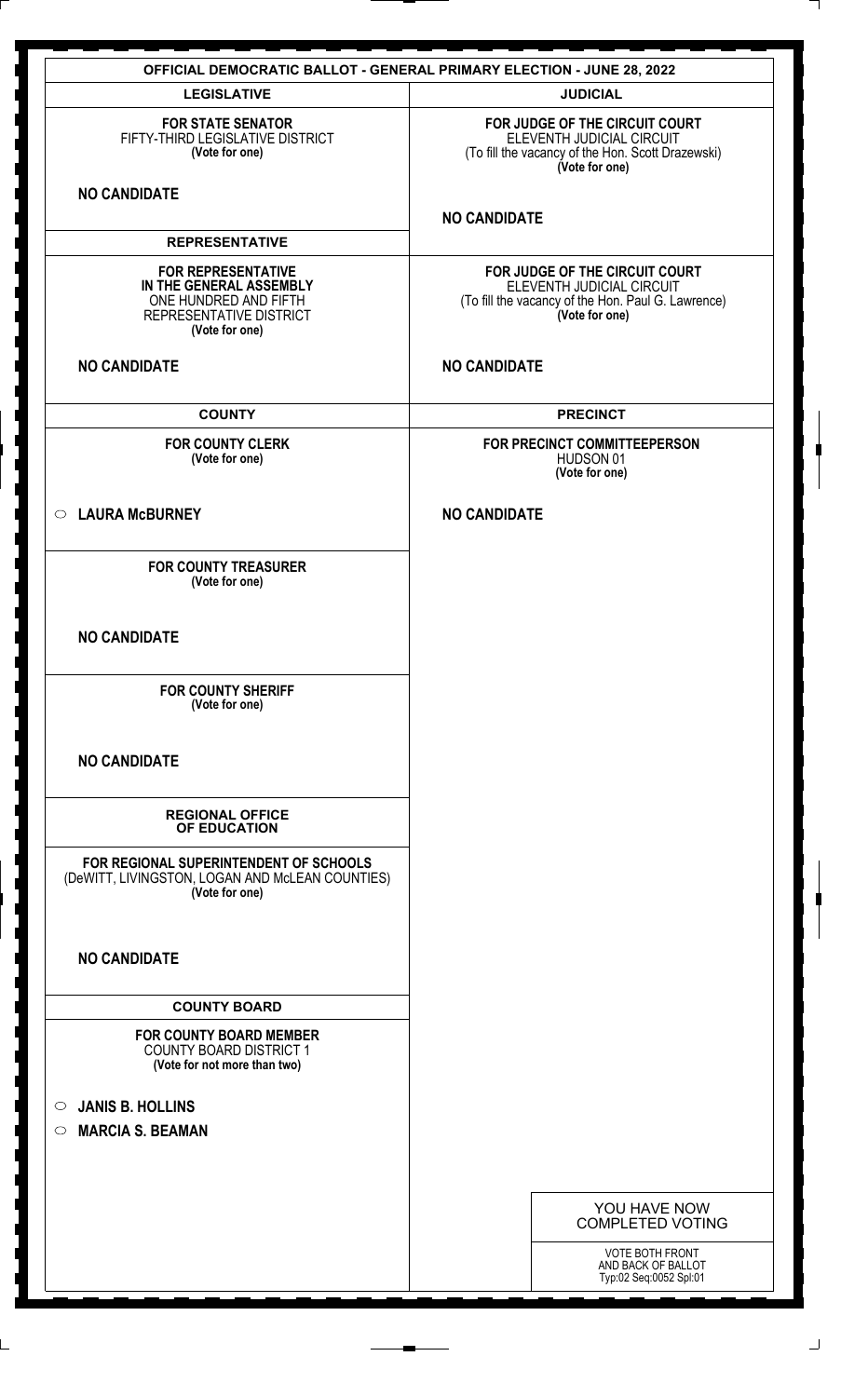| <b>OFFICIAL DEMOCRATIC BALLOT</b><br>Kathy My<br><b>GENERAL PRIMARY ELECTION</b><br>Kathy Michael, McLean County Clerk<br><b>Initials</b><br><b>JUNE 28, 2022</b><br>McLEAN COUNTY, ILLINOIS<br>HUDSON 01 - BALLOT STYLE 53<br><b>Sample</b><br>To vote, darken the oval to the LEFT of your choice, like this $\bullet$ . To cast a write-in vote, darken the oval to the LEFT of the blank space provided and write the candidate's name in that space. If you tear, spoil, deface |                                                                                                                                                        |
|--------------------------------------------------------------------------------------------------------------------------------------------------------------------------------------------------------------------------------------------------------------------------------------------------------------------------------------------------------------------------------------------------------------------------------------------------------------------------------------|--------------------------------------------------------------------------------------------------------------------------------------------------------|
| erroneously mark this ballot, return to the election judge and obtain another.<br><b>FEDERAL</b>                                                                                                                                                                                                                                                                                                                                                                                     | <b>CONGRESSIONAL</b>                                                                                                                                   |
| <b>FOR UNITED STATES SENATOR</b><br>(Vote for one)                                                                                                                                                                                                                                                                                                                                                                                                                                   | <b>FOR REPRESENTATIVE IN CONGRESS</b><br>SIXTEENTH CONGRESSIONAL DISTRICT<br>(Vote for one)                                                            |
| <b>TAMMY DUCKWORTH</b><br>$\circ$                                                                                                                                                                                                                                                                                                                                                                                                                                                    | <b>NO CANDIDATE</b>                                                                                                                                    |
| <b>STATE</b><br>40<br>41<br><b>FOR GOVERNOR AND</b><br><b>LIEUTENANT GOVERNOR</b><br>(Vote for one)                                                                                                                                                                                                                                                                                                                                                                                  | <b>FOR STATE CENTRAL COMMITTEEWOMAN</b><br>SIXTEENTH CONGRESSIONAL DISTRICT<br>(Vote for one)                                                          |
| (JB PRITZKER<br>44<br>$\circ$<br><b>JULIANA STRATTON</b><br>45                                                                                                                                                                                                                                                                                                                                                                                                                       | <b>ELIZABETH LINDQUIST</b><br>$\circ$                                                                                                                  |
| <b>(BEVERLY MILES)</b><br>$\circ$<br>(KARLA SHAW<br>◯<br>Write-in<br>Write-in<br>51<br><b>FOR ATTORNEY GENERAL</b><br>(Vote for one)<br><b>KWAME RAOUL</b><br>O<br><b>FOR SECRETARY OF STATE</b><br>(Vote for one)<br><b>ALEXI GIANNOULIAS</b><br>$\circ$<br><b>DAVID H. MOORE</b><br>O<br><b>ANNA M. VALENCIA</b><br>O                                                                                                                                                              | FOR STATE CENTRAL COMMITTEEMAN<br>SIXTEENTH CONGRESSIONAL DISTRICT<br>(Vote for one)<br><b>JOHN DANIEL</b><br>$\circ$<br><b>RICK WILKIN</b><br>$\circ$ |
| <b>SIDNEY MOORE</b><br>$\circ$<br><b>FOR COMPTROLLER</b><br>(Vote for one)<br><b>SUSANA A. MENDOZA</b><br>$\circ$<br><b>FOR TREASURER</b><br>(Vote for one)<br><b>MICHAEL W. FRERICHS</b><br>C)                                                                                                                                                                                                                                                                                      |                                                                                                                                                        |
| 61                                                                                                                                                                                                                                                                                                                                                                                                                                                                                   | <b>VOTE BOTH FRONT</b><br>AND BACK OF BALLOT<br>Typ:02 Seq:0053 Spl:01                                                                                 |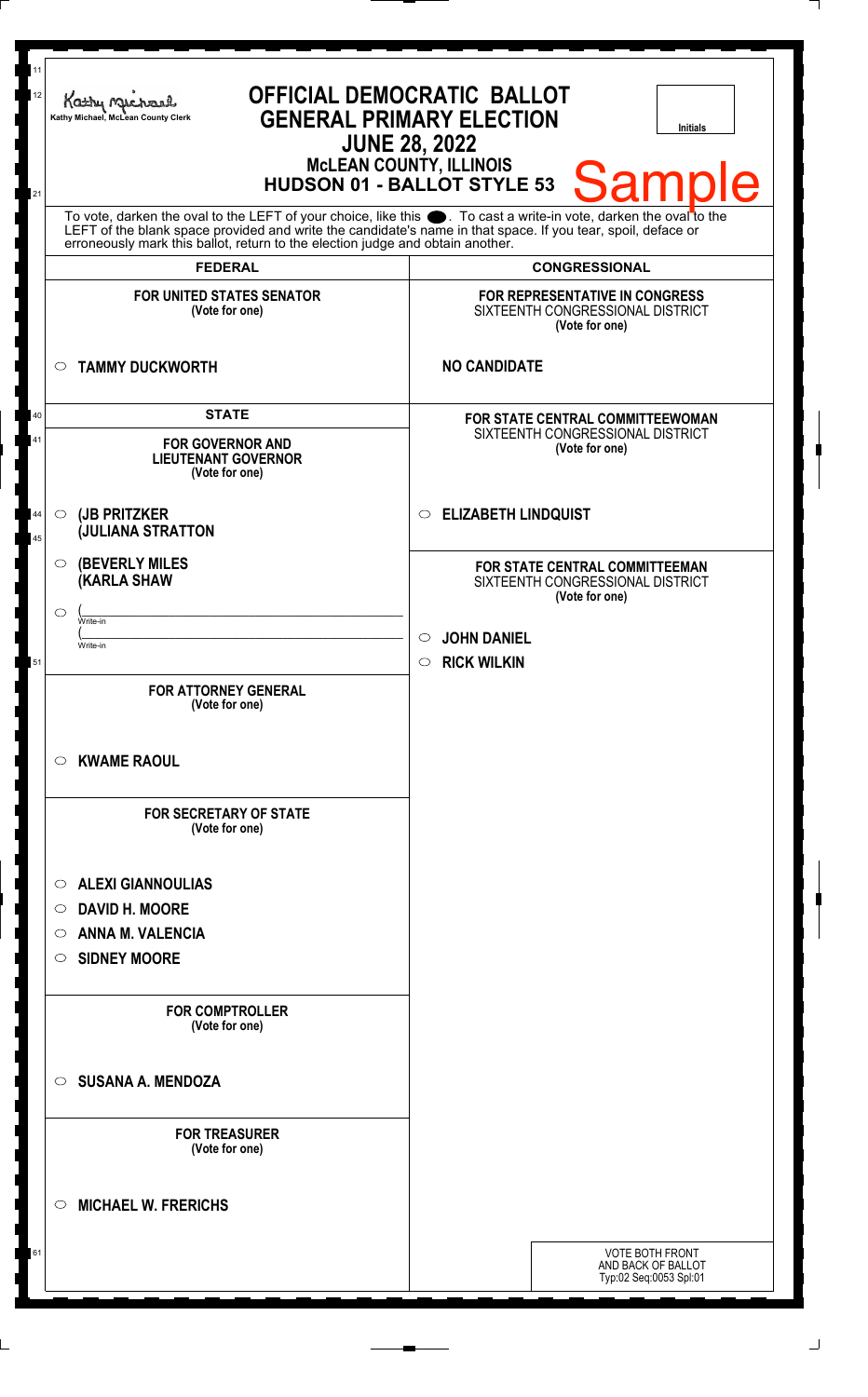| <b>OFFICIAL DEMOCRATIC BALLOT - GENERAL PRIMARY ELECTION - JUNE 28, 2022</b>                                   |                                                                                                                                     |
|----------------------------------------------------------------------------------------------------------------|-------------------------------------------------------------------------------------------------------------------------------------|
| <b>LEGISLATIVE</b>                                                                                             | <b>JUDICIAL</b>                                                                                                                     |
| <b>FOR STATE SENATOR</b><br>FORTY-SIXTH LEGISLATIVE DISTRICT<br>(Vote for one)                                 | FOR JUDGE OF THE CIRCUIT COURT<br>ELEVENTH JUDICIAL CIRCUIT<br>(To fill the vacancy of the Hon. Scott Drazewski)<br>(Vote for one)  |
| <b>DAVE KOEHLER</b><br>$\circ$                                                                                 | <b>NO CANDIDATE</b>                                                                                                                 |
| <b>REPRESENTATIVE</b>                                                                                          |                                                                                                                                     |
| <b>FOR REPRESENTATIVE</b><br>IN THE GENERAL ASSEMBLY<br>NINETY-FIRST REPRESENTATIVE DISTRICT<br>(Vote for one) | FOR JUDGE OF THE CIRCUIT COURT<br>ELEVENTH JUDICIAL CIRCUIT<br>(To fill the vacancy of the Hon. Paul G. Lawrence)<br>(Vote for one) |
| <b>KARLA BAILEY-SMITH</b><br>$\circ$<br><b>SHARON CHUNG</b><br>$\circ$                                         | <b>NO CANDIDATE</b>                                                                                                                 |
|                                                                                                                | <b>PRECINCT</b>                                                                                                                     |
| <b>COUNTY</b>                                                                                                  | FOR PRECINCT COMMITTEEPERSON                                                                                                        |
| <b>FOR COUNTY CLERK</b><br>(Vote for one)                                                                      | HUDSON 01<br>(Vote for one)                                                                                                         |
|                                                                                                                | <b>NO CANDIDATE</b>                                                                                                                 |
| <b>LAURA McBURNEY</b><br>$\circ$                                                                               |                                                                                                                                     |
| <b>FOR COUNTY TREASURER</b><br>(Vote for one)                                                                  |                                                                                                                                     |
| <b>NO CANDIDATE</b>                                                                                            |                                                                                                                                     |
| <b>FOR COUNTY SHERIFF</b><br>(Vote for one)                                                                    |                                                                                                                                     |
| <b>NO CANDIDATE</b>                                                                                            |                                                                                                                                     |
| <b>REGIONAL OFFICE</b><br>OF EDUCATION                                                                         |                                                                                                                                     |
| FOR REGIONAL SUPERINTENDENT OF SCHOOLS<br>(DeWITT, LIVINGSTON, LOGAN AND McLEAN COUNTIES)<br>(Vote for one)    |                                                                                                                                     |
| <b>NO CANDIDATE</b>                                                                                            |                                                                                                                                     |
| <b>COUNTY BOARD</b>                                                                                            |                                                                                                                                     |
| <b>FOR COUNTY BOARD MEMBER</b><br><b>COUNTY BOARD DISTRICT 1</b><br>(Vote for not more than two)               |                                                                                                                                     |
| <b>JANIS B. HOLLINS</b><br>$\circ$<br><b>MARCIA S. BEAMAN</b><br>$\bigcirc$                                    |                                                                                                                                     |
|                                                                                                                | YOU HAVE NOW                                                                                                                        |
|                                                                                                                | <b>COMPLETED VOTING</b>                                                                                                             |
|                                                                                                                | <b>VOTE BOTH FRONT</b><br>AND BACK OF BALLOT                                                                                        |
|                                                                                                                | Typ:02 Seq:0053 Spl:01                                                                                                              |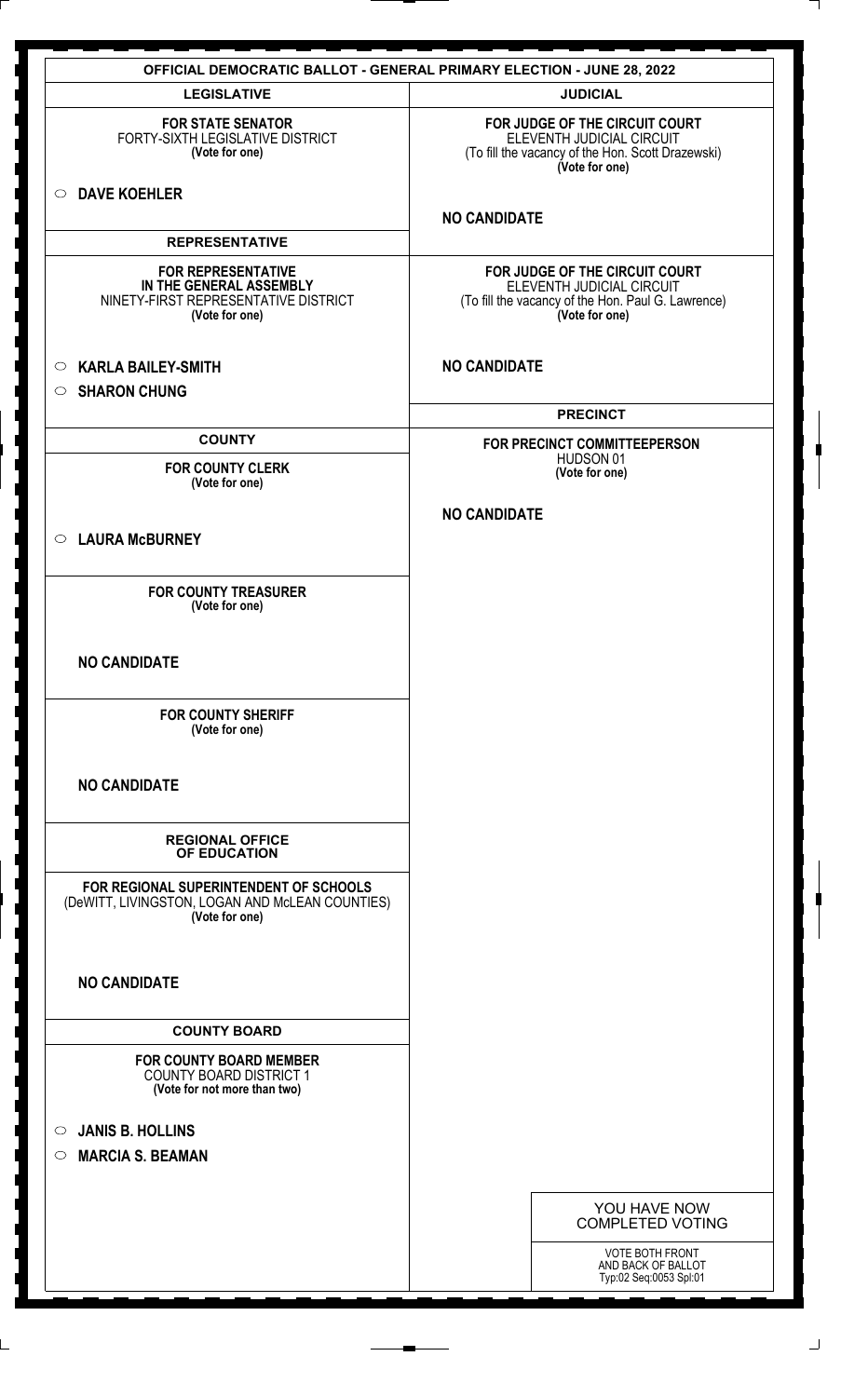| 11<br>12<br>21 | Kathy My<br>Kathy Michael, McLean County Clerk                                                                                                                                                                                                                                                                                           | <b>OFFICIAL DEMOCRATIC BALLOT</b><br><b>GENERAL PRIMARY ELECTION</b><br><b>Initials</b><br><b>JUNE 28, 2022</b><br><b>MCLEAN COUNTY, ILLINOIS</b><br><b>Sample</b><br><b>HUDSON 01 - BALLOT STYLE 54</b> |
|----------------|------------------------------------------------------------------------------------------------------------------------------------------------------------------------------------------------------------------------------------------------------------------------------------------------------------------------------------------|----------------------------------------------------------------------------------------------------------------------------------------------------------------------------------------------------------|
|                | To vote, darken the oval to the LEFT of your choice, like this $\bullet$ . To cast a write-in vote, darken the oval to the LEFT of the blank space provided and write the candidate's name in that space. If you tear, spoil, deface<br>erroneously mark this ballot, return to the election judge and obtain another.<br><b>FEDERAL</b> | <b>CONGRESSIONAL</b>                                                                                                                                                                                     |
|                | <b>FOR UNITED STATES SENATOR</b><br>(Vote for one)                                                                                                                                                                                                                                                                                       | FOR REPRESENTATIVE IN CONGRESS<br>SIXTEENTH CONGRESSIONAL DISTRICT<br>(Vote for one)                                                                                                                     |
|                | <b>TAMMY DUCKWORTH</b><br>$\circ$                                                                                                                                                                                                                                                                                                        | <b>NO CANDIDATE</b>                                                                                                                                                                                      |
| 40<br>41       | <b>STATE</b><br><b>FOR GOVERNOR AND</b><br><b>LIEUTENANT GOVERNOR</b><br>(Vote for one)                                                                                                                                                                                                                                                  | <b>FOR STATE CENTRAL COMMITTEEWOMAN</b><br>SIXTEENTH CONGRESSIONAL DISTRICT<br>(Vote for one)                                                                                                            |
| 44<br>45       | (JB PRITZKER<br>$\circ$<br><b>JULIANA STRATTON</b>                                                                                                                                                                                                                                                                                       | <b>ELIZABETH LINDQUIST</b><br>O                                                                                                                                                                          |
| 52             | <b>(BEVERLY MILES)</b><br>$\circ$<br><b>KARLA SHAW</b><br>$\circlearrowright$<br>Write-in<br>Write-in<br><b>FOR ATTORNEY GENERAL</b>                                                                                                                                                                                                     | FOR STATE CENTRAL COMMITTEEMAN<br>SIXTEENTH CONGRESSIONAL DISTRICT<br>(Vote for one)<br><b>JOHN DANIEL</b><br>$\circ$<br><b>RICK WILKIN</b><br>$\bigcirc$                                                |
|                | (Vote for one)<br><b>KWAME RAOUL</b><br>$\circ$<br><b>FOR SECRETARY OF STATE</b><br>(Vote for one)                                                                                                                                                                                                                                       |                                                                                                                                                                                                          |
|                | <b>ALEXI GIANNOULIAS</b><br>$\circ$<br><b>DAVID H. MOORE</b><br>$\circ$<br><b>ANNA M. VALENCIA</b><br>O<br><b>SIDNEY MOORE</b><br>$\circ$                                                                                                                                                                                                |                                                                                                                                                                                                          |
|                | <b>FOR COMPTROLLER</b><br>(Vote for one)<br>$\circ$                                                                                                                                                                                                                                                                                      |                                                                                                                                                                                                          |
|                | <b>SUSANA A. MENDOZA</b><br><b>FOR TREASURER</b><br>(Vote for one)                                                                                                                                                                                                                                                                       |                                                                                                                                                                                                          |
|                | <b>MICHAEL W. FRERICHS</b><br>O                                                                                                                                                                                                                                                                                                          |                                                                                                                                                                                                          |
| 61             |                                                                                                                                                                                                                                                                                                                                          | <b>VOTE BOTH FRONT</b><br>AND BACK OF BALLOT<br>Typ:02 Seq:0054 Spl:01                                                                                                                                   |

 $\perp$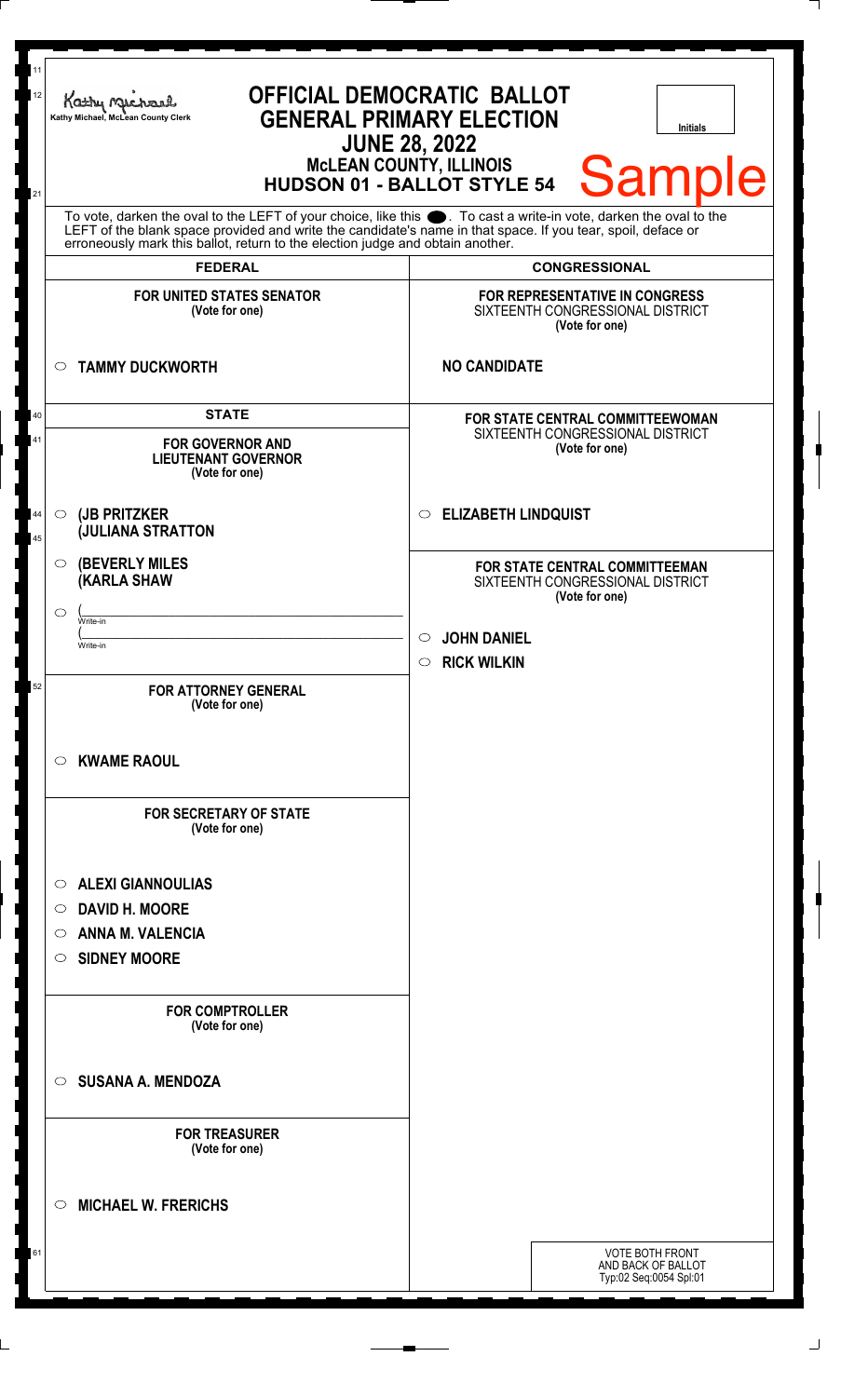|                                                                                                                | <b>OFFICIAL DEMOCRATIC BALLOT - GENERAL PRIMARY ELECTION - JUNE 28, 2022</b>                                                        |
|----------------------------------------------------------------------------------------------------------------|-------------------------------------------------------------------------------------------------------------------------------------|
| <b>LEGISLATIVE</b>                                                                                             | <b>JUDICIAL</b>                                                                                                                     |
| <b>FOR STATE SENATOR</b><br>FORTY-SIXTH LEGISLATIVE DISTRICT<br>(Vote for one)                                 | FOR JUDGE OF THE CIRCUIT COURT<br>ELEVENTH JUDICIAL CIRCUIT<br>(To fill the vacancy of the Hon. Scott Drazewski)<br>(Vote for one)  |
| <b>DAVE KOEHLER</b><br>$\circ$                                                                                 | <b>NO CANDIDATE</b>                                                                                                                 |
| <b>REPRESENTATIVE</b>                                                                                          |                                                                                                                                     |
| <b>FOR REPRESENTATIVE</b><br>IN THE GENERAL ASSEMBLY<br>NINETY-FIRST REPRESENTATIVE DISTRICT<br>(Vote for one) | FOR JUDGE OF THE CIRCUIT COURT<br>ELEVENTH JUDICIAL CIRCUIT<br>(To fill the vacancy of the Hon. Paul G. Lawrence)<br>(Vote for one) |
| <b>KARLA BAILEY-SMITH</b><br>$\circ$<br><b>SHARON CHUNG</b><br>$\circ$                                         | <b>NO CANDIDATE</b>                                                                                                                 |
|                                                                                                                | <b>PRECINCT</b>                                                                                                                     |
| <b>COUNTY</b>                                                                                                  | FOR PRECINCT COMMITTEEPERSON                                                                                                        |
| <b>FOR COUNTY CLERK</b><br>(Vote for one)                                                                      | HUDSON 01<br>(Vote for one)                                                                                                         |
|                                                                                                                | <b>NO CANDIDATE</b>                                                                                                                 |
| <b>LAURA McBURNEY</b><br>$\circ$                                                                               |                                                                                                                                     |
| <b>FOR COUNTY TREASURER</b><br>(Vote for one)                                                                  |                                                                                                                                     |
| <b>NO CANDIDATE</b>                                                                                            |                                                                                                                                     |
| <b>FOR COUNTY SHERIFF</b><br>(Vote for one)                                                                    |                                                                                                                                     |
| <b>NO CANDIDATE</b>                                                                                            |                                                                                                                                     |
| <b>REGIONAL OFFICE</b><br>OF EDUCATION                                                                         |                                                                                                                                     |
| FOR REGIONAL SUPERINTENDENT OF SCHOOLS<br>(MASON, TAZEWELL AND WOODFORD COUNTIES)<br>(Vote for one)            |                                                                                                                                     |
| <b>NO CANDIDATE</b>                                                                                            |                                                                                                                                     |
| <b>COUNTY BOARD</b>                                                                                            |                                                                                                                                     |
| <b>FOR COUNTY BOARD MEMBER</b><br><b>COUNTY BOARD DISTRICT 1</b><br>(Vote for not more than two)               |                                                                                                                                     |
| <b>JANIS B. HOLLINS</b><br>$\circ$<br><b>MARCIA S. BEAMAN</b><br>$\bigcirc$                                    |                                                                                                                                     |
|                                                                                                                |                                                                                                                                     |
|                                                                                                                | YOU HAVE NOW<br><b>COMPLETED VOTING</b>                                                                                             |
|                                                                                                                | <b>VOTE BOTH FRONT</b><br>AND BACK OF BALLOT                                                                                        |
|                                                                                                                | Typ:02 Seq:0054 Spl:01                                                                                                              |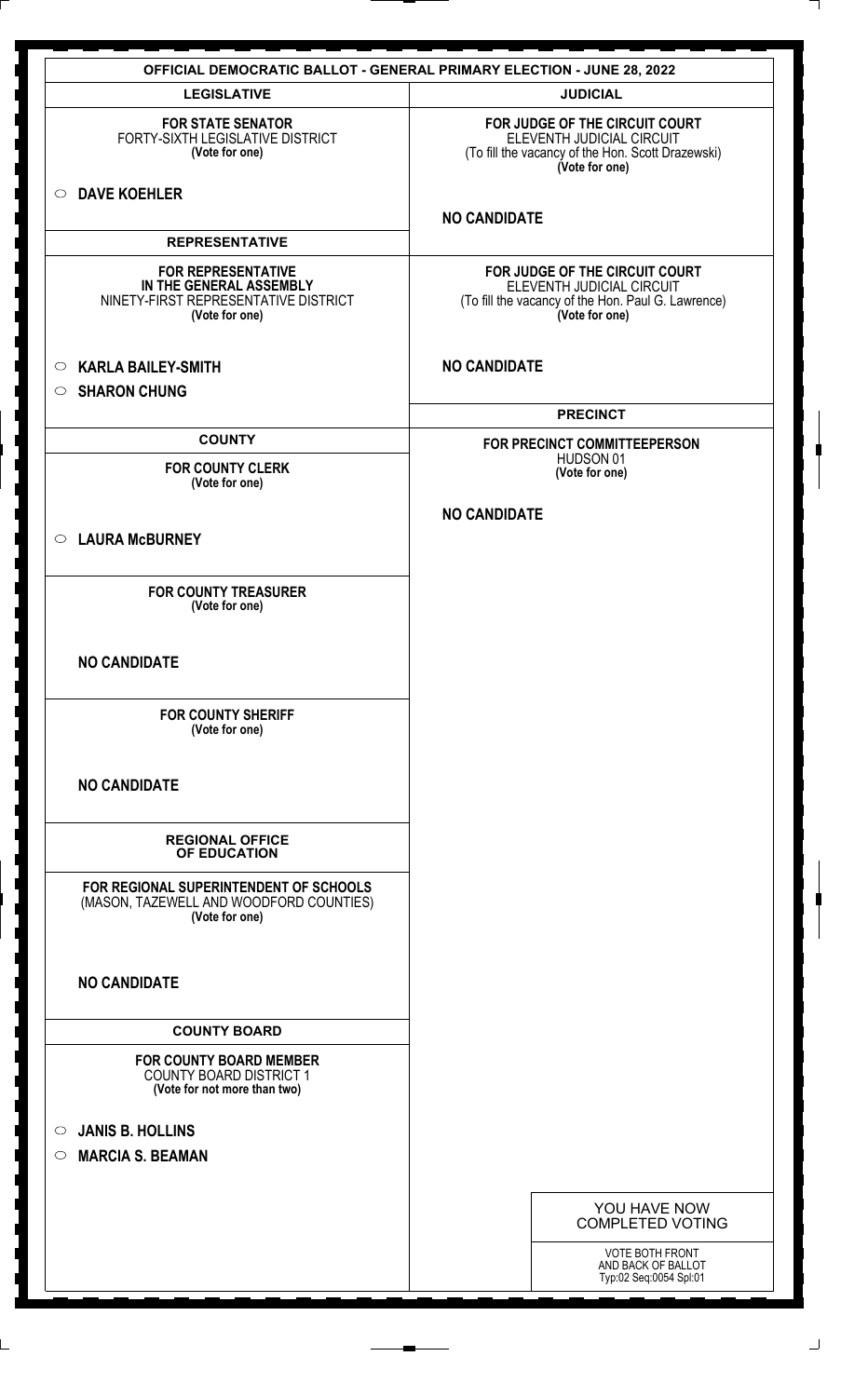| 11<br>12                                                                                                                                                                                                                                                                   | Kathy i<br><b>GENERAL PRIMARY ELECTION</b><br>Kathy Michael, McLean County Clerk<br><b>JUNE 28, 2022</b> | <b>OFFICIAL DEMOCRATIC BALLOT</b><br><b>Initials</b><br><b>McLEAN COUNTY, ILLINOIS</b><br>Sample |
|----------------------------------------------------------------------------------------------------------------------------------------------------------------------------------------------------------------------------------------------------------------------------|----------------------------------------------------------------------------------------------------------|--------------------------------------------------------------------------------------------------|
| <b>HUDSON 01 - BALLOT STYLE 55</b><br>21<br>To vote, darken the oval to the LEFT of your choice, like this section To cast a write-in vote, darken the oval to the LEFT of the blank space provided and write the candidate's name in that space. If you tear, spoil, defa |                                                                                                          |                                                                                                  |
|                                                                                                                                                                                                                                                                            | erroneously mark this ballot, return to the election judge and obtain another.<br><b>FEDERAL</b>         | <b>CONGRESSIONAL</b>                                                                             |
|                                                                                                                                                                                                                                                                            | <b>FOR UNITED STATES SENATOR</b><br>(Vote for one)                                                       | FOR REPRESENTATIVE IN CONGRESS<br>SIXTEENTH CONGRESSIONAL DISTRICT<br>(Vote for one)             |
|                                                                                                                                                                                                                                                                            | <b>TAMMY DUCKWORTH</b><br>$\circ$                                                                        | <b>NO CANDIDATE</b>                                                                              |
| 40<br>41                                                                                                                                                                                                                                                                   | <b>STATE</b><br><b>FOR GOVERNOR AND</b><br><b>LIEUTENANT GOVERNOR</b><br>(Vote for one)                  | FOR STATE CENTRAL COMMITTEEWOMAN<br>SIXTEENTH CONGRESSIONAL DISTRICT<br>(Vote for one)           |
| 44<br>45                                                                                                                                                                                                                                                                   | (JB PRITZKER<br>$\circ$<br><b>JULIANA STRATTON</b>                                                       | <b>ELIZABETH LINDQUIST</b><br>$\circ$                                                            |
|                                                                                                                                                                                                                                                                            | <b>(BEVERLY MILES)</b><br>$\circ$<br><b>(KARLA SHAW</b><br>$\circ$                                       | FOR STATE CENTRAL COMMITTEEMAN<br>SIXTEENTH CONGRESSIONAL DISTRICT<br>(Vote for one)             |
|                                                                                                                                                                                                                                                                            | Write-in<br>Write-in                                                                                     | <b>JOHN DANIEL</b><br>$\circ$<br>$\circ$ RICK WILKIN                                             |
| 53                                                                                                                                                                                                                                                                         | <b>FOR ATTORNEY GENERAL</b><br>(Vote for one)                                                            |                                                                                                  |
|                                                                                                                                                                                                                                                                            | <b>KWAME RAOUL</b><br>$\circ$                                                                            |                                                                                                  |
|                                                                                                                                                                                                                                                                            | <b>FOR SECRETARY OF STATE</b><br>(Vote for one)                                                          |                                                                                                  |
|                                                                                                                                                                                                                                                                            | <b>ALEXI GIANNOULIAS</b><br>$\circ$                                                                      |                                                                                                  |
|                                                                                                                                                                                                                                                                            | <b>DAVID H. MOORE</b><br>$\circ$<br><b>ANNA M. VALENCIA</b><br>$\circ$                                   |                                                                                                  |
|                                                                                                                                                                                                                                                                            | <b>SIDNEY MOORE</b><br>$\circ$                                                                           |                                                                                                  |
|                                                                                                                                                                                                                                                                            | <b>FOR COMPTROLLER</b><br>(Vote for one)                                                                 |                                                                                                  |
|                                                                                                                                                                                                                                                                            | <b>SUSANA A. MENDOZA</b><br>◯                                                                            |                                                                                                  |
|                                                                                                                                                                                                                                                                            | <b>FOR TREASURER</b><br>(Vote for one)                                                                   |                                                                                                  |
|                                                                                                                                                                                                                                                                            | <b>MICHAEL W. FRERICHS</b><br>$\circ$                                                                    |                                                                                                  |
| 0 I                                                                                                                                                                                                                                                                        |                                                                                                          | VOTE BOTH FRONT<br>AND BACK OF BALLOT<br>Typ:02 Seq:0055 Spl:01                                  |
|                                                                                                                                                                                                                                                                            |                                                                                                          |                                                                                                  |